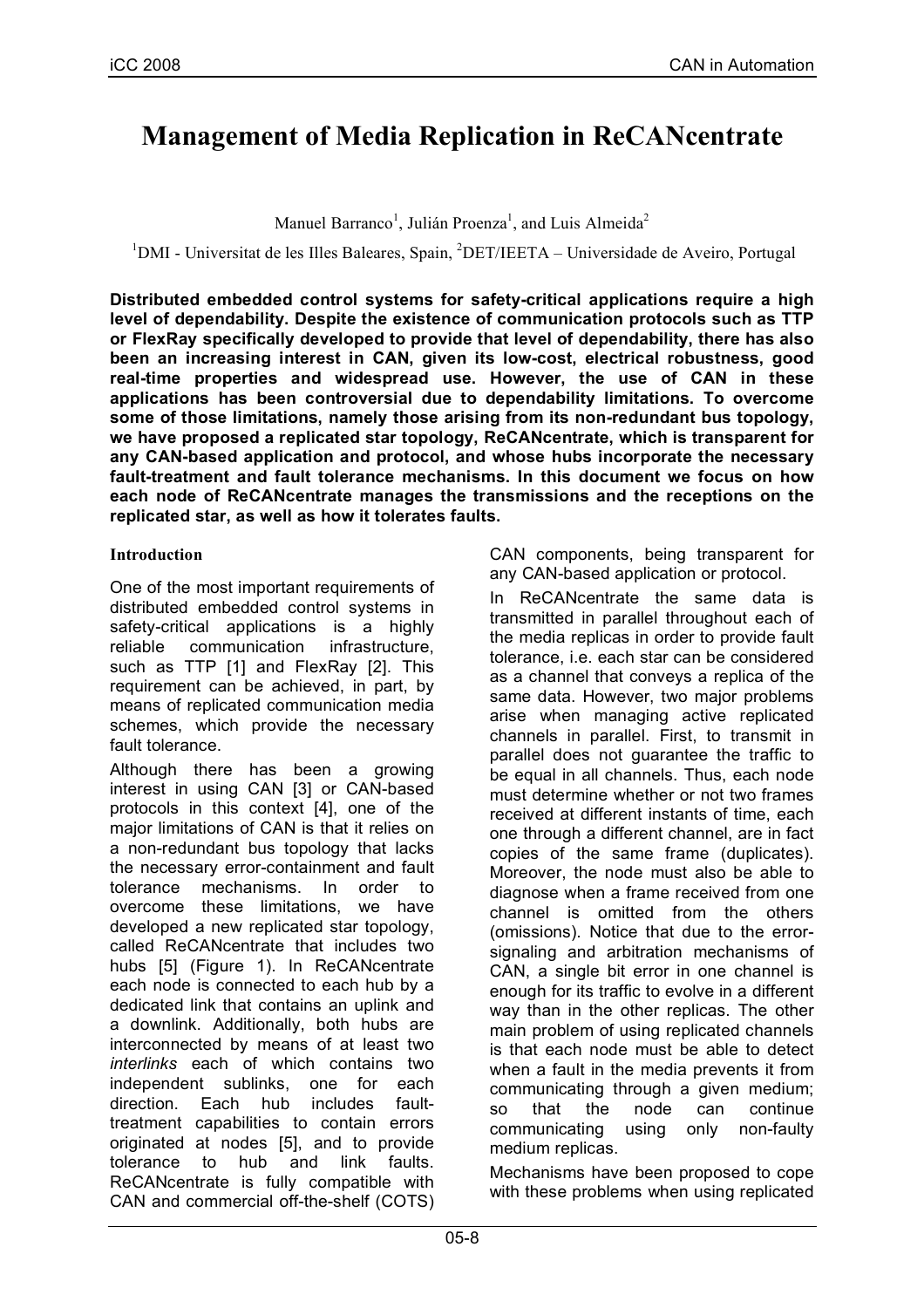CAN channels [4] [6]. Although any of them could be adopted for dealing with replicated stars in ReCANcentrate, either they are complex and expensive in terms of hardware and software, or they would limit the accuracy of the fault diagnosis performed by each hub [5].

This paper explains how each node of ReCANcentrate manages the replicated star in a simple way that does not present the disadvantages of existing solutions. We firstly address the basic characteristics of ReCANcentrate. We then focus on how ReCANcentrate allows nodes to easily manage the replicated media and explain the proposed management itself. Afterwards, we describe the basics of a possible software implementation to be executed on hardware COTS components, and, finally, we conclude the paper.

# **ReCANcentrate basics**

Due to its scarce error-containment and fault tolerance mechanisms, a CAN bus includes multiple single points of failure, i.e. multiple components whose failure cause the failure of the overall system [7]. The faults that may cause a generalized failure in CAN are: stuck-at-dominant, stuck-at-recessive, medium partition, bitflipping and babbling idiot faults [8].

In order to eliminate all single points of failure from a CAN network we have developed a new replicated star topology called ReCANcentrate [5] (Figure 1). Each hub receives each node contribution through the corresponding uplink, couples all the non-faulty contributions with a logical AND function, and broadcasts the resultant coupled signal through the downlinks. The use of an uplink and a downlink allows each hub to monitor each node contribution separately and detect faulty transmissions. Permanently stuck-at or bit-flipping contributions are disabled, and so not propagated to the coupled signal, thus being confined to the port of origin. A medium partition cannot provoke a network partition, but only manifests as either a stuck-at or a bit-flipping fault. A further improvement of ReCANcentrate concerns the treatment of babbling-idiot faults, which could be achieved in a relatively simple way [8].

In order to prevent that an error in one star leads the traffic in both stars to evolve in a different way, making data replication more complex to manage, both hubs exchange their traffic through the interlinks and perform a special AND coupling [5] to create a single communication domain. Thereby the same value is transmitted bit by bit through their downlinks, so that the quasi-simultaneous view of each bit is enforced in the whole replicated domain.



**Figure 1: Architecture of ReCANcentrate**

When a hub fails, it can exhibit three different types of failures. First, it may unfairly isolate non-faulty ports, what will not generate errors that propagate to other ports. Second, it may fail independently transmitting stuck-at or bit-flipping bits through any of its ports. This second type of failure embraces all faults that lead the hub to generate erroneous bits, as well as faults that lead the hub to stop performing fault-treatment actions. Note that a hub has not the capacity of building CAN frames [7].

A hub that transmits erroneous bits is confined at two different levels. Firstly, each hub is able to detect errors in each sublink coming from the other hub and to isolate it when faulty. Secondly, as will be explained later, each node confines the fault mainly using the CAN standard fault diagnosis mechanisms, and continues communicating through the non-faulty hub. This second level of fault confinement also applies to link faults, so that each node can tolerate the failure of one of its links

The third type of failure a hub may exhibit occurs when it erroneously decides to stop coupling the contribution of the other hub with its own contribution, so that the single communication domain is not enforced. The same faulty situation happens if all the incoming sublinks of a hub fail.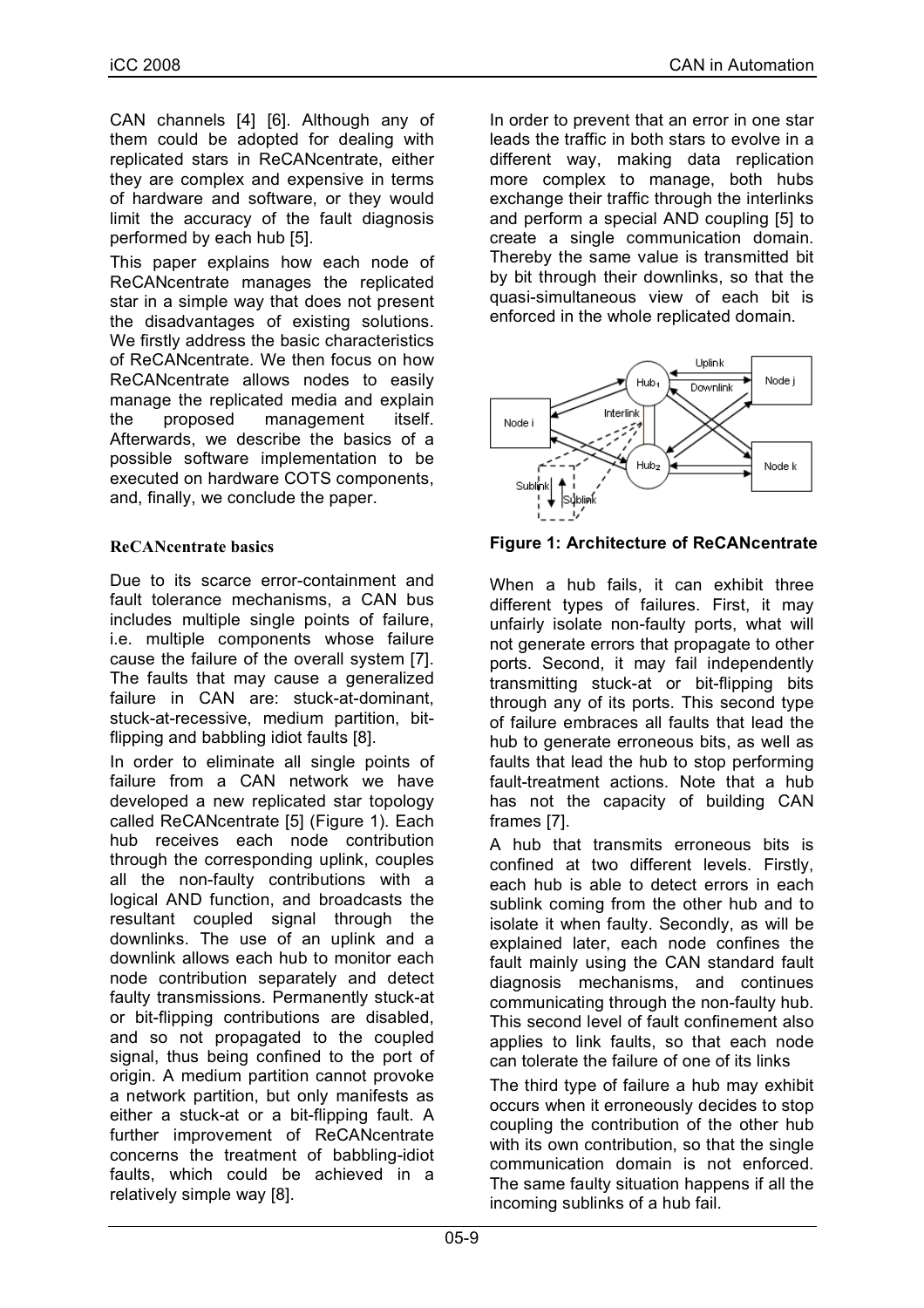To enforce data consistency when this kind of failure occurs, we are devising mechanisms that prevent any node from communicating as long as the fault is not detected and treated. Moreover, these mechanisms will ensure that all non-faulty nodes are consistently informed about whether the hubs have been able to reestablish the single communication domain, or it is only possible to use both stars independently. This paper focuses on how nodes manage the replicated star when the single communication domain is enforced. How to treat a permanent or transient hub decoupling is out of scope.

# **1. Media management in ReCANcentrate**

# *1.1. Simplification of the media management*

Since hubs are coupled, the set of hubs of ReCANcentrate can be seen as a single hub that provides a single communication domain. To better understand this, we can make an analogy between ReCANcentrate and a CAN bus in which each node includes two controllers to access the bus. As depicted in Figure 2, the two coupled hubs are logically equivalent to a unique CAN bus, and each link corresponds to a given stub. Thereby, each node does not have to deal with a set of replicated channels, but with different views of the same channel, which is easier.



**Figure 2: Bus & replicated star analogy**

The management of the replicated media can be reduced to trigger each transmission towards one of the hubs only, while receiving from both hubs at the same time. We proposed a sketch of this idea and the node hardware scheme needed to support it in [5]. The node is constituted by COTS components only: two CAN controllers and a micro-controller (Figure 2), a given CAN controller is connected only to one hub by means of a dedicated uplink and downlink, using for this purpose two COTS transceivers [5]. One of the controllers acts as the *transmission controller*, so that it is used to both transmit the frames of its node and receive frames sent by other nodes. Note that the *transmission controller* does not receive its own frames. The other controller is used as the *reception controller*. It receives frames transmitted by its own node, as well as by other nodes. If one controller fails, the non-faulty one is used as the *transmission controller* and the node will no longer receive its own messages, which, nevertheless, has no negative consequence.

When a frame is successfully exchanged through the network, i.e. when a *delivery event* occurs, each node expects that its two controllers quasi-simultaneously notify of that event. This quasi-simultaneous notification can occur in two different manners. On the one hand, if the node successfully transmits a frame, the *transmission controller* and the *reception controller* notify of the transmission and reception of this frame respectively. On the other hand, if the node receives a frame sent from another node, it expects to be simultaneously notified of this reception by its two CAN controllers.

The node must be fast enough to handle the pair of notifications corresponding to a given *delivery event* before a new *delivery event* occurs. As will be explained, the fulfillment of this requirement is necessary to correctly associate each controller notification with its corresponding *delivery event*, and further enhances the capabilities of detecting controller faults.

In what concerns how a node detects a fault in a given star, e.g. a failure in the link that attaches it to a given hub, and stops communicating through it, recall that a CAN controller includes a *Transmission Error Counter* (TEC), a *Reception Error Counter* (REC) [3] and, sometimes, a threshold for them, called *error warning limit*. Whenever any of the error counters of a CAN controller reaches the referred limit, the node stops using it.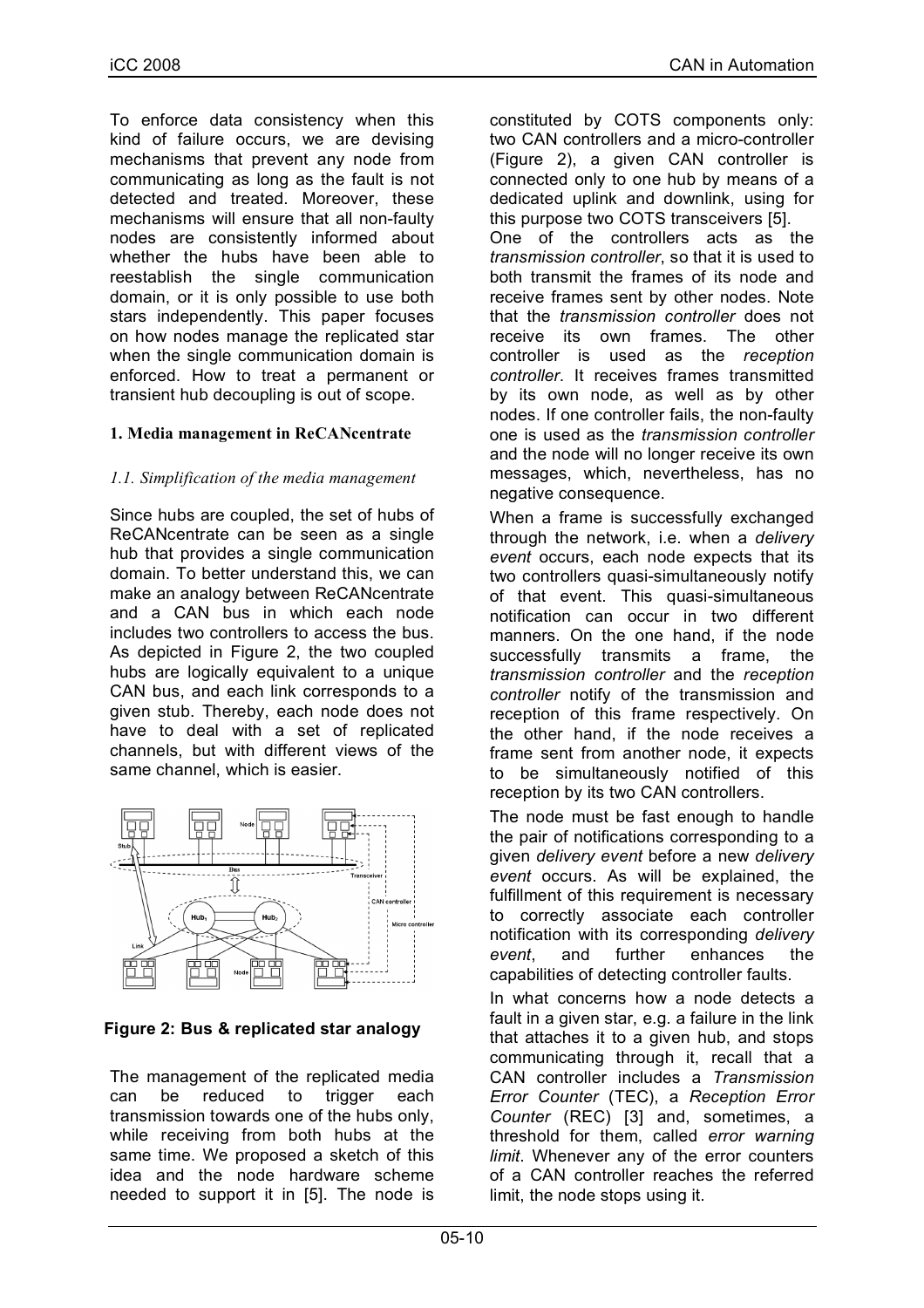Since both stars form a unique communication channel even in presence of faults in the media and nodes, this eliminates the need for each node to deal with discrepancies between channels, which is difficult and typical in other replicated media schemes. In contrast, a fault can only lead a node to observe that its two controllers differ in the vision of the same channel. To better understand this, next we analyze the faults that may occur in the communication subsystem and the discrepancies they provoke between the controllers of a node.

# *1.2. Faults and discrepancies*

We differentiate between faults occurring at the media, i.e. at any hub or any link (transceivers, connectors and cables), and at controllers.

Media faults only manifest as the generation of syntactically incorrect bit values, which block the channel until they are isolated (stuck-at-recessive bits can be considered as instantaneously isolated). Thus, as long as a media fault is not confined, it is impossible that any controller notifies about a transmission or a reception and hence, no discrepancy between controllers can take place meanwhile. Nevertheless, there is an exception to this statement: the occurrence of any of the *inconsistency scenarios* that have been identified for standard CAN, which may occur in the presence of errors in the last-but-one bit of a frame [9]. In these scenarios the atomic broadcast is violated, even when there is a single communication domain. However, it is not compulsory that a node of ReCANcentrate deals with any of these *inconsistent scenarios*. First, because their probability of occurrence have been controversial [10]. Second, because they are not a new problem introduced by the use of media replication, but an old problem of CAN that can be solved using any of the modifications or additions to CAN that have been already proposed [9]. Furthermore, since ReCANcentrate is transparent for any CAN-based protocol, it can be used as their communication infrastructure anyway. Therefore, we exclude the treatment of the *inconsistency* *scenarios* of CAN from our replicated media management.

Once a media fault is isolated, the following types of situations are possible. First, if the erroneous bits were generated by a hub, then it was isolated by the CAN controllers these bits were transmitted to, as well as by the corresponding interlink ports of the other hub, as already explained. A controller that isolates a hub will not notify its node of any further *delivery event*. Second, if the bits were generated by a cable, connector or transceiver used to attach a controller to a given hub, the corresponding hub port was disabled, so that the controller does not notify its node of any further transmission. Moreover, in this case, the controller also will eventually reach its *error warning limit* and the node will stop using it. However, notice that once the controller is isolated, it may continue receiving frames sent by other controllers, as long as it does not reach the *error warning limit* and there is at least one controller that acknowledges the frames in their ACK slot. This has no negative consequences and it is simply due to the fact that the hub continues broadcasting through the downlink of a port it has isolated.

Taking into account all these considerations, we can assure that a media fault can only provoke what we call a *notification omission discrepancy*, i.e. it can only lead a node to observe that only one of its CAN controllers informs about the occurrence of a *delivery event*.

Regarding faults happening at controllers, we analyze their effects following the wellknown categorization of failures proposed in [11]. We distinguish between *crash* and *byzantine* controller failures. When a controller exhibits a *crash failure*, it stops performing any action, so that it will not generate errors on the network and will notify its node about nothing. Thus, the node will observe a *notification omission discrepancy* thereafter. In the case of presenting a *byzantine failure*, the controller fails arbitrarily with no restrictions either in the value domain or in the time domain. A *byzantine* controller failure manifests at the side of the network by generating stuck-at or bit-flipping bits, as well as semantically incorrect frames. If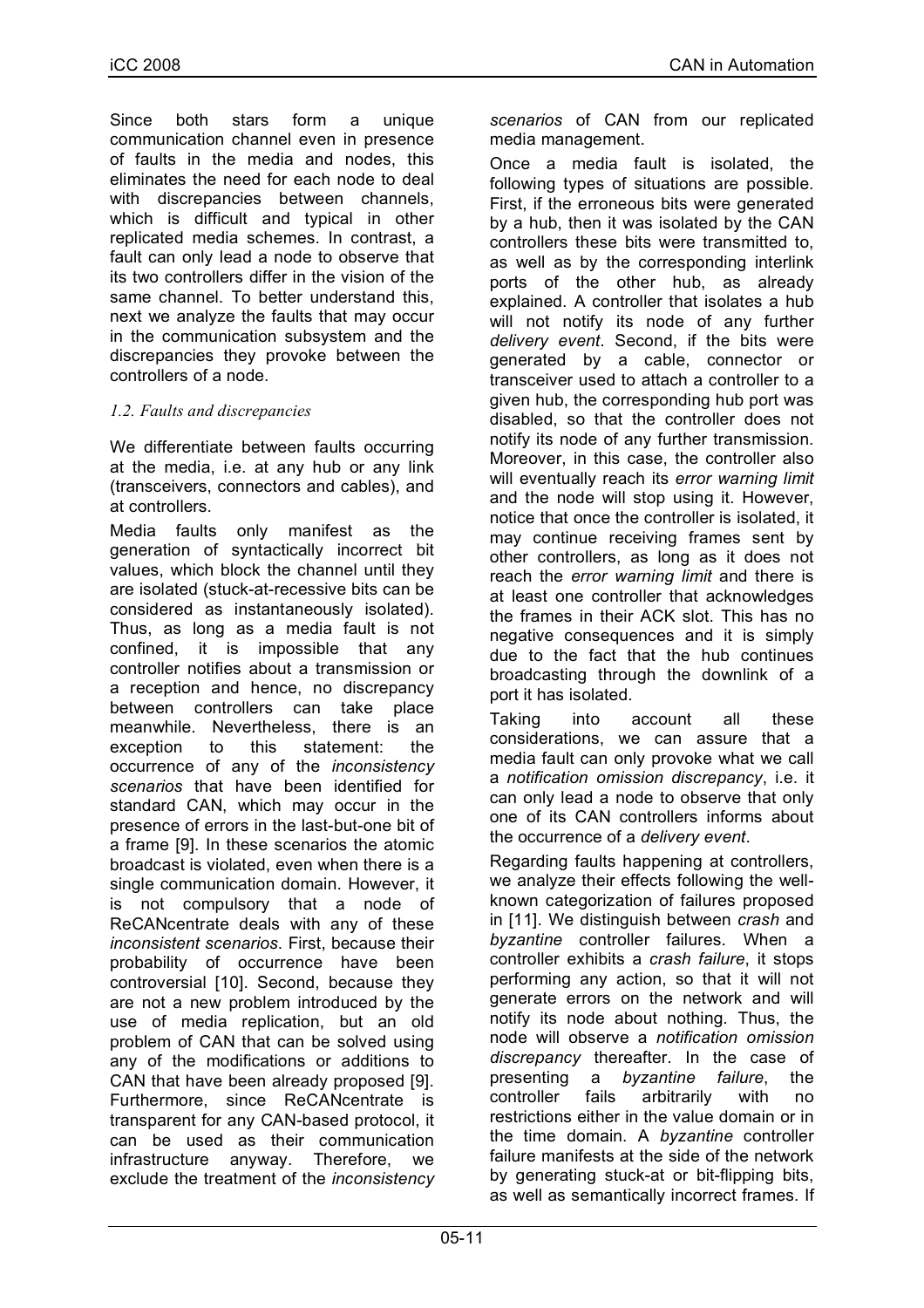it generates erroneous bits, it will cause the same effects on the communication subsystem as a fault in any of the components that attach it to a given hub port and, hence, its node will only observe *notification omission discrepancies*. Semantically incorrect frames do not provoke discrepancies, but lead nodes to receive incorrect data as long as the hubs do not confine the failure. Once isolated, the controller acts as if it was isolated due to any of the failures already explained. Finally, when a *byzantine* failure leads a controller to deliver notifications that are arbitrarily incorrect, then not only *notification omission discrepancies* can occur, but also what we call a *notification non-omission discrepancy*. This discrepancy occurs whenever a node observes that its two controllers notify of a *delivery event*, but they do not coincide in the frame the event is related to.

# *1.3. Treatment of discrepancies*

Each node treats discrepancies between the visions its two controllers have of a delivery event as follows. In what concerns a *notification omission discrepancy*, it can be provoked by both a fault in the media and any kind of failure of a controller, as explained before. Thus, when such a *discrepancy* occurs, it is not possible to elucidate which controller is faulty (or has problems for communicating). To overcome this problem, we propose to use a best-effort strategy that consists in assuming the notified event and its corresponding controller as correct, but without diagnosing the controller that omits it as faulty. If the notification was correct, it means that the controller that omitted it is faulty or was isolated by its hub due to a media fault. Thus, to accept the frame is correct because it allows the node to tolerate the fault. If the notification was actually incorrect, to accept it is wrong, but this situation can exclusively be provoked by a byzantine controller fault and we are not obliged to deal with it. This is because controller faults are an old problem of communication subsystems that we have not introduced, e.g. in a typical nonredundant CAN bus, the controller of a node might forge notifications of transmissions and of receptions.

Moreover, since we do not diagnose the correct controller (which omitted the notification) as faulty, at least we do not unfairly penalize it.

In other replicated media schemes the decision of what to do when observing omissions cannot rely on a best-effort approach. This is because an omission would not happen between controllers but between channels and, thus, nodes should run an algorithm to reach a consensus about which channel is faulty.

Regarding *non-omission notification discrepancies*, the node can use them to diagnose byzantine controller faults to some extent. In particular, a byzantine controller fault can be diagnosed when the notification from a faulty controller coincides in time with a notification of the correct controller, and both notifications refer to a different frame. Since when this happens, the node cannot know a priori which controller is actually faulty, it must stop communicating and run an internal test in order to make a decision. This capacity of fault diagnosis is an advantage of our approach compared with other solutions. Especially with respect to those that use only one CAN controller [6], since they cannot detect controller faults by means of a simple comparison.

# **2. Replicated media management routines**

Next we briefly describe a possible implementation of the presented replicated media management. It consists in building a ReCANcentrate device driver that includes all the functionality needed to abstract away the details of both, the node structure and the media replication. This driver basically includes a reception and a transmission buffer, as well as a set of interrupt service routines to handle different communication events.

Each controller is marked as playing one of the following roles: *transmission controller* or *reception controller* (Section 3.1). A controller can also be marked as *non-active*, which indicates that it is not being used because it is faulty.

The driver is devised to use CAN controllers that at least include three interrupts: a *transmit interrupt*, which originates whenever a frame has been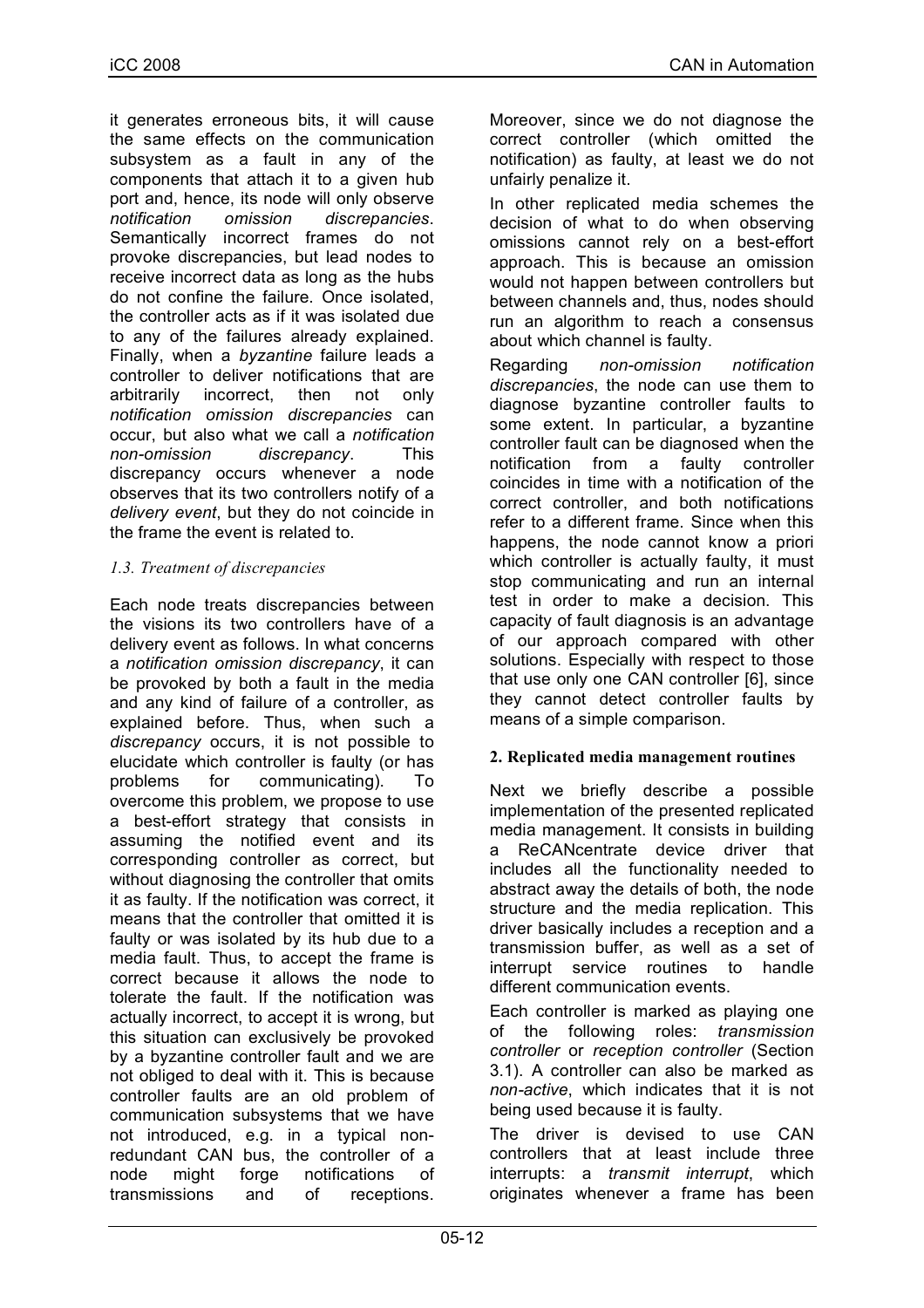successfully transmitted; a *reception interrupt*, which triggers whenever a new frame has been received; and an *error interrupt*, which is launched when the *error warning limit* is reached. The driver assumes that all interrupts have the same priority, so that they cannot be nested.

# *2.4. Transmission and reception routines*

The *transmission routine* and the *reception routine* respectively handle the *transmit interrupt* and the *reception interrupt*. When a *delivery event* occurs, it is expected that each controller of the node notifies of it by triggering one of these routines, which will be executed in the node's micro-controller.

It is worth noting that a node does not observe each bit in both stars exactly at the same instant of time, and that its controllers (and transceivers) have slightly different internal delays. Thus, when a *delivery event* occurs, one controller will be the first to interrupt the micro and will be served. Meanwhile the execution of the interrupt triggered by the other controller will be pending. However, as explained next, these two routines cooperatively handle the event. For the sake of simplicity, the routine executed first will be referred to as *routine A*, whereas the other as *routine B*.

Besides performing the operations needed to handle a *delivery event*, the routines must check whether or not the notifications of both controllers refer to the same frame, in order to detect a possible *notification non-omission discrepancy*. *Routine A* performs this checking. If affirmative, the routine leaves an indication to inform *routine B* that it has validated the correspondence between the notifications, so that *routine B* does not have to check it again. Otherwise, *routine A* indicates to the application that a *notification nonomission discrepancy* occurred.

Note that since *routine A* is the one that is executed first, it has to give enough time to allow the trigger of *routine B*. If when this time expires, *routine B* has not been launched yet, *routine A* assumes that a *notification omission discrepancy* occurred, and goes ahead to perform alone the actions needed to handle the *delivery event*.

In what concerns *routine B*, it must reset the indication (left by *routine A*) that informs about the correspondence between notifications. Otherwise, the execution of a routine corresponding to a future *delivery event* would accept an obsolete indication. Besides, *routine B* performs the actions needed to handle the *delivery event*, but without carrying out the operations already performed by *routine A*. This cooperation between the two routines is only possible if the micro executes them fast enough to prevent that a new *delivery event* occurs before they finish. Otherwise, a given routine could cooperate with a routine related to a later *delivery event*. The time for executing them must not exceed the time required for transmitting the shortest CAN *remote frame* [3].



# **Figure 3: Transmission routine**

Figure 3 depicts the general logic structure of the *transmission routine*. Recall that a frame transmitted by the *transmission controller* should be received by the *reception controller*. Thus, it is possible that a *reception routine* has been triggered and executed before. Therefore, the *transmission routine* checks if a former *reception routine* has indicated that it has validated the correspondence between the frame transmitted and received. If the result of this checking is affirmative, the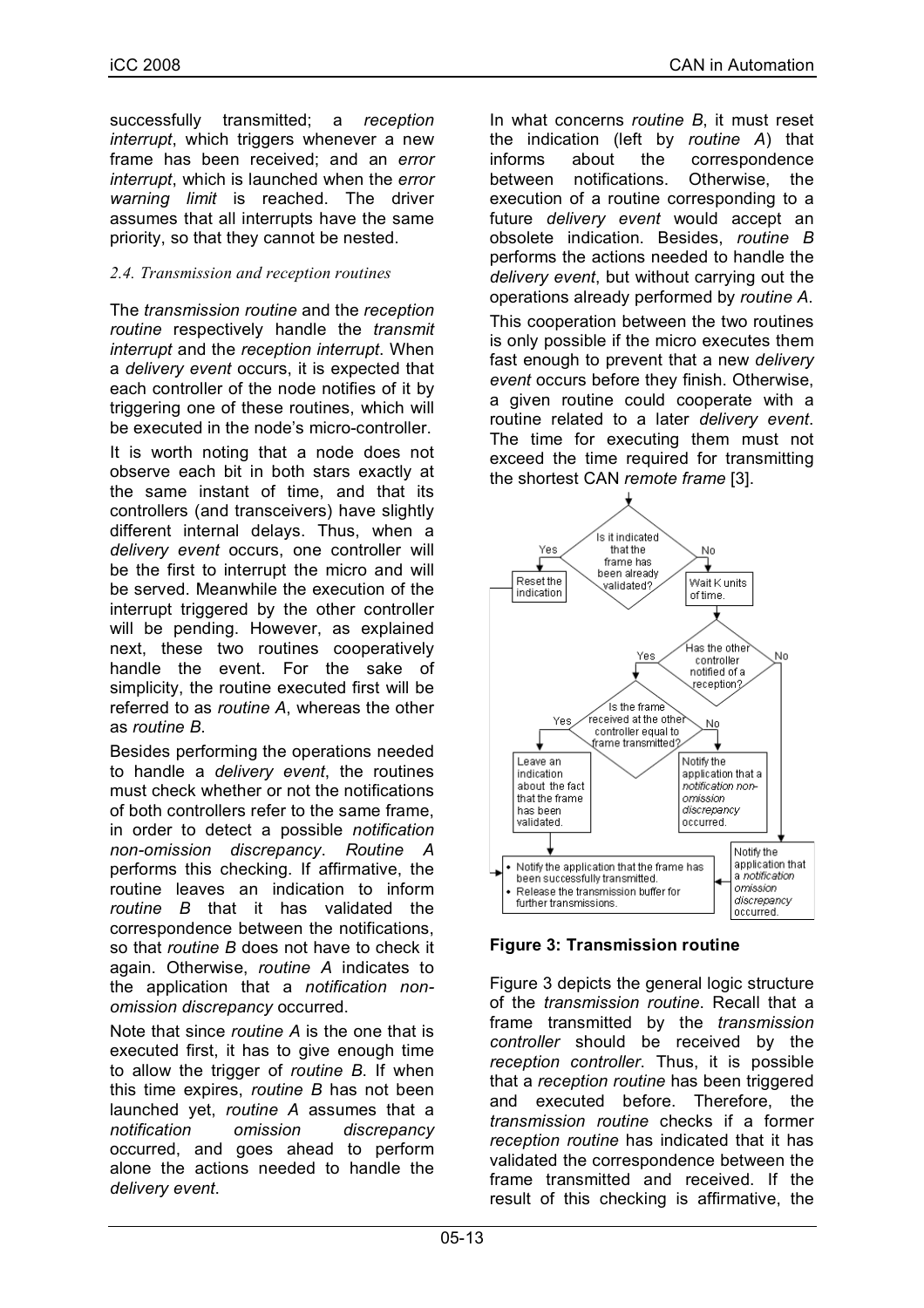routine plays the role of *routine B* and it only needs to reset the indication, to notify the application of the successful transmission, and to release the transmission buffer of the controller. If the result of the checking is negative, the *transmission routine* acts as a *routine A*. It waits K units of time to give enough time to the *reception controller* to notify the reception of the transmitted frame. If the *reception controller* notifies the reception of a frame, and that frame coincides with the transmitted one, the *transmission routine* leaves an indication of this correspondence. Then, it notifies the application of the successful transmission, and releases the transmission buffer. Otherwise, if frames do not coincide, the routine notifies the application that a *notification non-omission discrepancy* occurred. Finally, if the *reception controller* does not notify the expected reception, a *notification omission discrepancy* occurred; the routine indicates this condition and goes ahead.



#### **Figure 4: Reception routine**

Figure 4 depicts the general logic structure of the *reception routine*. It is analogous to the *transmission routine*. The main difference between them is that when *reception routine* acts as *routine A*, it must check whether the received frame is in fact a copy of the frame transmitted through the other controller, or in contrast, it is a frame transmitted by another node.

To know if the former possibility has occurred, the routine inspects if the other controller is marked as the *transmission controller* and it has notified a successful transmission. If affirmative, the routine is the responsible for testing the correspondence between the frame it handles and the frame transmitted. If negative, it definitively abandons the possibility of handling a reception of a frame of its own node.

When the routine knows that the unique possibility left is to be handling the reception of a frame sent by another node, it must check the correspondence with the frame that is expected to be received at the other controller. If this correspondence is successfully confirmed, the routine leaves an indication of it, transfers the received frame to the reception buffer of the driver, and releases the reception buffer of its corresponding controller.

#### *2.5. Quarantine routine*

The *quarantine routine* performs the actions needed when a controller is diagnosed as faulty. On the one hand, this routine is executed one time for each controller when a *notification non-omission discrepancy* occurs. On the other hand, it is triggered when a controller reaches its *error warning limit* (Section 3.1). When the routine executes due to a *notification nonomission discrepancy*, it resets the controllers and performs a test to determine which of them is faulty.

If the routine is triggered because a given controller reaches the *error warning limit*, it marks that controller as *non-active*, and further performs the following actions. If the other controller is also marked as *nonactive*, the routine notifies the application that it is not possible to communicate with the other nodes. If the other controller is not marked as *non-active*, and the controller the routine is executing for was the *transmission controller*, the routine marks the other controller as the *transmission controller*. Additionally, if the